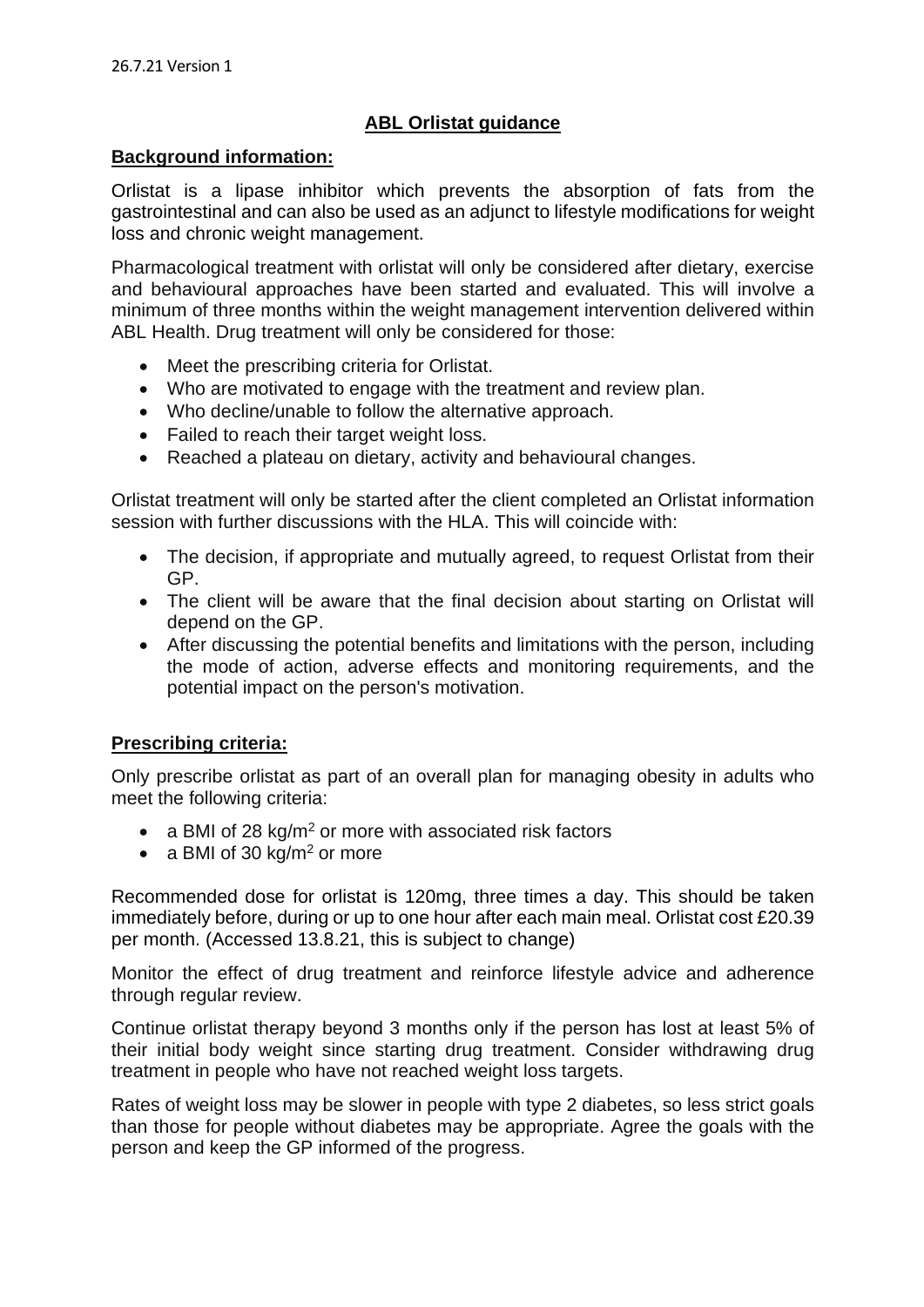Make the decision to use drug treatment for longer than 12 months (usually for weight maintenance) after discussing potential benefits and limitations with the person. Follow-up after 12 months will be the responsibility of the GP. The Summary of Product Characteristics (SPC) states that there are currently no data available on it's use beyond 4 years.

The co-prescribing of orlistat with other drugs aimed at weight reduction is not recommended.

ABL Health will only recommend the use of orlistat to the client's GP, however the responsible GP will make the final decision on suitability of using orlistat after reviewing the client's full medical record.

## **Exclusion criteria:**

- Pregnant or breast-feeding woman
- Under the age of 18
- Diagnosed with malabsorption syndrome like Crohn's disease, coeliac disease, or ulcerative colitis.
- A history of cholestasis (a condition where bile does not flow properly form the liver to the duodenum)
- When a patient has a clear eating disorder requiring psychotherapy
- The client is using other drugs aimed at weight reduction for instance, Saxenda® (Liraglutide)
- Client with complex psychological issues will be discussed at MDT to establish their suitability to use orlistat. This will include clients with a history of an eating disorder.

## **Potential adverse effects:**

- Abdominal distention and pain (this can be reduced by following a low-fat diet)
- Hypoglycaemia in people with Type 2 diabetes
- Influenza
- Anxiety
- Faecal incontinence and urgency with liquid, oily stools
- Flatulence and oily leakage
- Headaches and malaise
- Menstrual disturbances
- Respiratory infections
- Tooth disorders
- Urinary tract infections

\*Please note that this list is not exhaustive and consider that adverse effects could be attributed to another drug.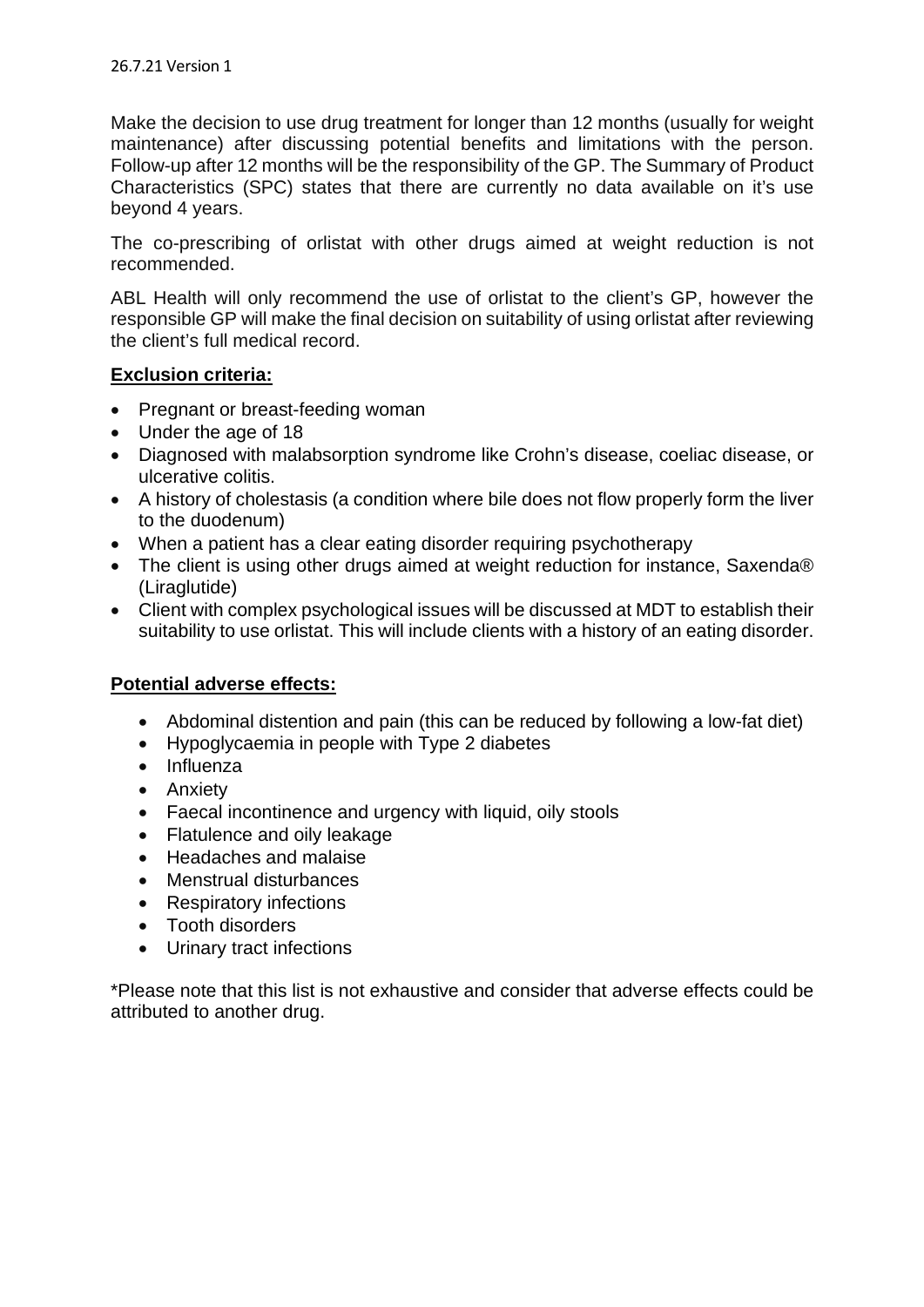## **Drug interactions and special warnings:**

These medications must be highlighted to the client's GP.

- Ciclosporin (Immunosuppressant) should not be co-prescribed with Orlistat
- Amiodarone (Irregular heartbeat)
- Antiretroviral HIV medicines
- Acarbose
- Some anti-epileptic drugs
- Warfarin (including Acenocoumarol and Phenindione)
- Anti-depressants
- Anti-psychotics including lithium
- Benzodiazepines
- Levothyroxine
- Chronic kidney disease
- Oral contraceptive pill

\*Please note that this list is not exhausted, and the prescriber should check for other drug interactions before prescribing.

Orlistat may indirectly reduce the availability of oral contraceptives through its action on the gastrointestinal tract. Woman taking the oral contraceptive pill should use an additional method of contraception, such as a condom, if they experience severe diarrhoea while taking orlistat. This is because the contraceptive pill may not be absorbed by the body if you have diarrhoea, so it may not be effective.

Orlistat may impair absorption of vitamins such as vitamin A, E, and D. Vitamin supplementation (especially of vitamin D) may be considered if there is concern about deficiency of fat-soluble vitamins. A general multivitamin should be considered in the first instance and can be purchased over the counter and should be taken at least two hours after the administration of orlistat or at bedtime, to minimise the risk of orlistat interfering with vitamin absorption.

## **Pathway**

Orlistat will only be considered for clients who engaged in the service and their agreed treatment plan for a minimum of three months. During this time the healthy lifestyle advisor (HLA) will:

- Support the client with self-monitoring and goal setting
- Support the development of skills like using the Easy Plate model, setting SMART goals, meal planning, self-monitoring and increasing physical activity
- Alternative diet approaches have been discussed and the client declined this approach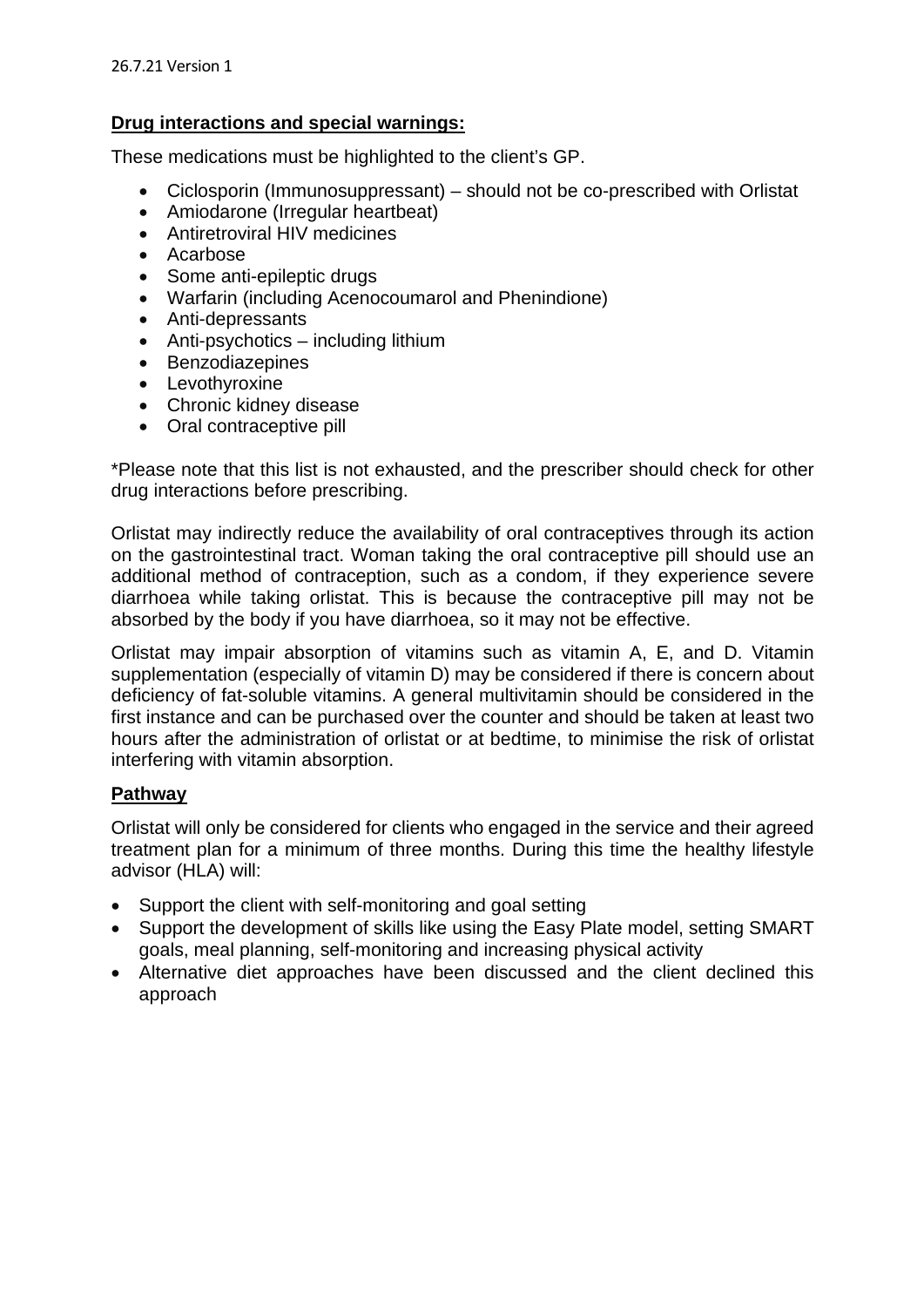# **Key discussions with clients should be focussed on:**

- Stabilisation of eating
- $\bullet$  Improving quality of the diet  $-$ Eatwell guide
- The 400-600 kcal deficit approach
- Meal planning
- Shopping and food labels and special occasions
- Fat awareness and low-fat diet
- Emotional eating
- Snacking and boredom eating and alcohol
- Portion sizes
- Sleep
- Activity

### After the three months of intervention, the HLA will follow the checklist below.

| Checklist for suitability to use Orlistat                                                                            | Yes | <b>No</b> |  |  |
|----------------------------------------------------------------------------------------------------------------------|-----|-----------|--|--|
| Meeting BMI criteria of:                                                                                             |     |           |  |  |
| a BMI of 28 kg/m <sup>2</sup> or more with associated risk factors                                                   |     |           |  |  |
| a BMI of 30 kg/m <sup>2</sup> or more                                                                                |     |           |  |  |
| Have engaged in three months of lifestyle and dietary interventions                                                  |     |           |  |  |
| Using the following medication:                                                                                      |     |           |  |  |
| Ciclosporin (Immunosuppressant) – should<br>not be<br>$\bullet$<br>CO-                                               |     |           |  |  |
| prescribed with Orlistat                                                                                             |     |           |  |  |
| Amiodarone (Irregular heartbeat)<br>$\bullet$                                                                        |     |           |  |  |
| Antiretroviral HIV medicines<br>$\bullet$                                                                            |     |           |  |  |
| Acarbose                                                                                                             |     |           |  |  |
| Some anti-epileptic drugs                                                                                            |     |           |  |  |
| Warfarin (including Acenocoumarol and Phenindione)<br>$\bullet$                                                      |     |           |  |  |
| Anti-depressants<br>$\bullet$                                                                                        |     |           |  |  |
| Anti-psychotics - including lithium<br>$\bullet$                                                                     |     |           |  |  |
| Benzodiazepines<br>$\bullet$                                                                                         |     |           |  |  |
| Levothyroxine                                                                                                        |     |           |  |  |
| Chronic kidney disease<br>$\bullet$                                                                                  |     |           |  |  |
| Oral contraceptive pill<br>$\bullet$                                                                                 |     |           |  |  |
| If yes, the medication must be highlighted on the GP letter when                                                     |     |           |  |  |
| requesting to prescribe orlistat.<br>Pregnant or breast-feeding woman                                                |     |           |  |  |
| Under the age of 18                                                                                                  |     |           |  |  |
| Diagnosed with malabsorption syndrome like Crohn's disease,                                                          |     |           |  |  |
| coeliac disease, or ulcerative colitis.                                                                              |     |           |  |  |
| Diagnoses of chronic kidney disease                                                                                  |     |           |  |  |
| A history of cholestasis (a condition where bile does not flow                                                       |     |           |  |  |
| properly form the liver to the duodenum)                                                                             |     |           |  |  |
| Does the client have a diagnosis of an eating disorder                                                               |     |           |  |  |
| The client is using other drugs aimed at weight reduction for                                                        |     |           |  |  |
| instance, Saxenda® (Liraglutide)                                                                                     |     |           |  |  |
| Client with complex psychological issues will be discussed at MDT<br>to establish their suitability to use orlistat. |     |           |  |  |
| If yes to any of these, please discuss the client at MDT/ with a GP                                                  |     |           |  |  |
| in ABL or with the specialist dietitian in ABL.                                                                      |     |           |  |  |
| If yes to any of these, please discuss the client at MDT/ with a GP                                                  |     |           |  |  |
| in ABL or with the specialist dietitian in ABL.                                                                      |     |           |  |  |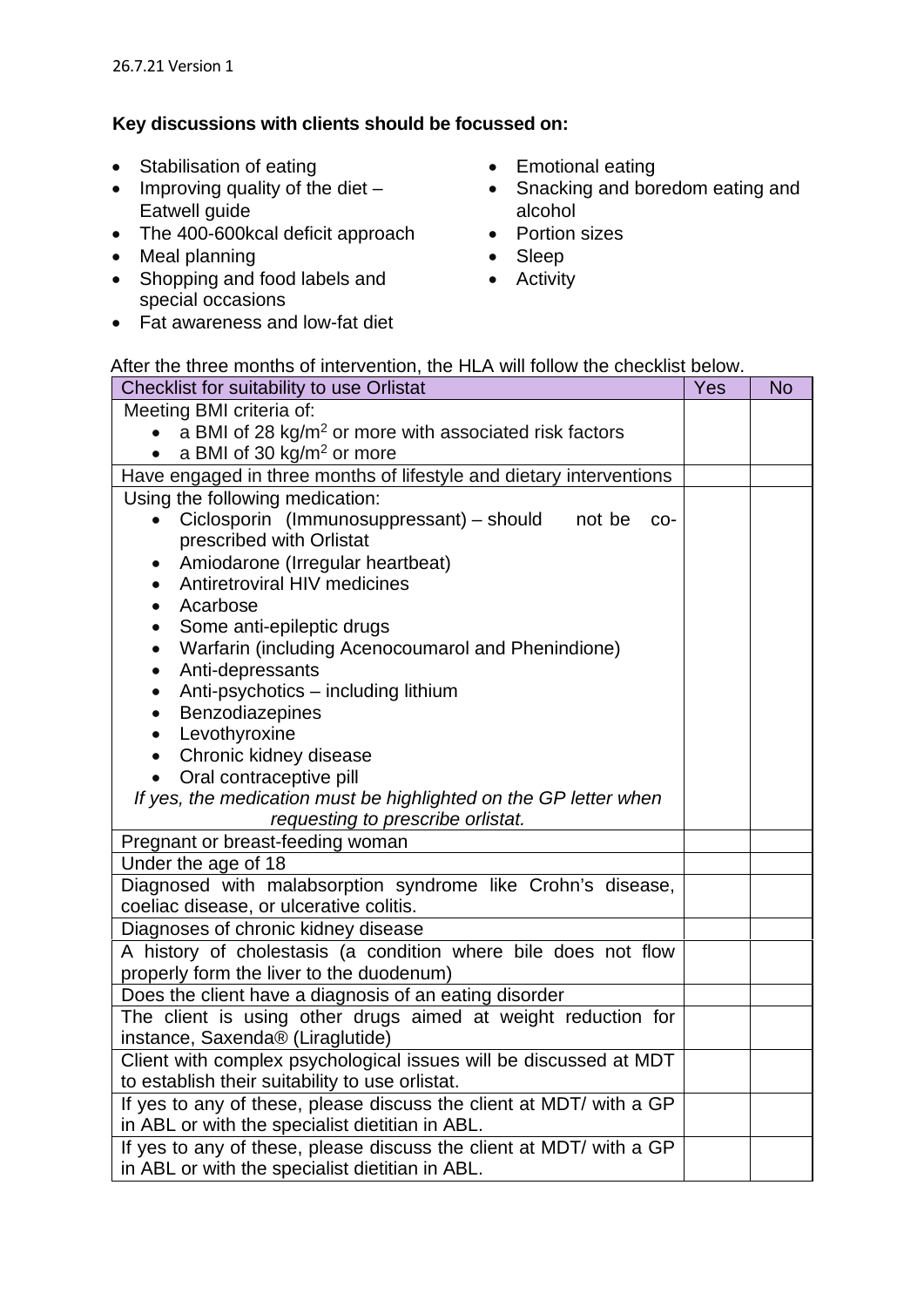If the client meets the criteria, the HLA will book the client onto the Orlistat Information session. This session will include a handbook to support the client further and encourage self-monitoring and problem solving. This Orlistat Information session will be delivered monthly and will included the following topics:

- How Orlistat works and how to take this to give maximum benefits
- The benefits and risks of using Orlistat
- Possible drug interactions, cautions and multi-vitamin supplementation
- Expectations of weight loss and engagement with the service while using orlistat
- How Orlistat should be used
- Side-effects of Orlistat
- Dietary quidance: low fat diet, portion control, easy plate
- Dietary changes needed to avoid side-effects
- Improving physical activity and portion control
- Using self-monitoring to aid weight loss
- Problem solving
- Strategies to maintain weight when orlistat is stopped

# **Nutritional advice summary**

- Recommend a low fat (30%) diet, e.g., 22g of fat per meal (based on a diet of 2000 calories and 3 meals per day)
- Take Orlistat with meals (immediately before, during or up to 1 hour after a meal)
- Distribute fat from the diet evenly over the 3 main meals
- Avoid fatty foods in between meals, e.g., cakes, biscuits, crisps
- DO NOT take Orlistat if a meal is missed or does not contain fat

# **On completion of the Orlistat information session:**

- HLA to contact the client to establish if they wish to continue this treatment plan.
- Decline orlistat discuss alternative offers i.e., conservative weight management, alternative diet approaches. Continue support in the service.
- Accept orlistat HLA to assess the client's:
	- o Weight and BMI to calculate 5% weight loss goal
	- o Understanding of the pros and cons of using Orlistat
	- o Understanding of a low-fat diet and recommend starting on a low-fat diet before starting on Orlistat.
	- o Understanding of the expected weight loss and their individual 5% weight loss target they need to achieve in 3 months.
	- o Understanding that their GP will have to review their medical record to ensure they are suitable to use Orlistat – The GP will have the final decision.
	- o Withdrawal of orlistat should they:
		- Not achieve 5% weight loss in the first 3 months
		- **Gain weight at any stage whilst using Orlistat**
		- Disengage with the service or decline further input
		- **Unable to tolerate Orlistat**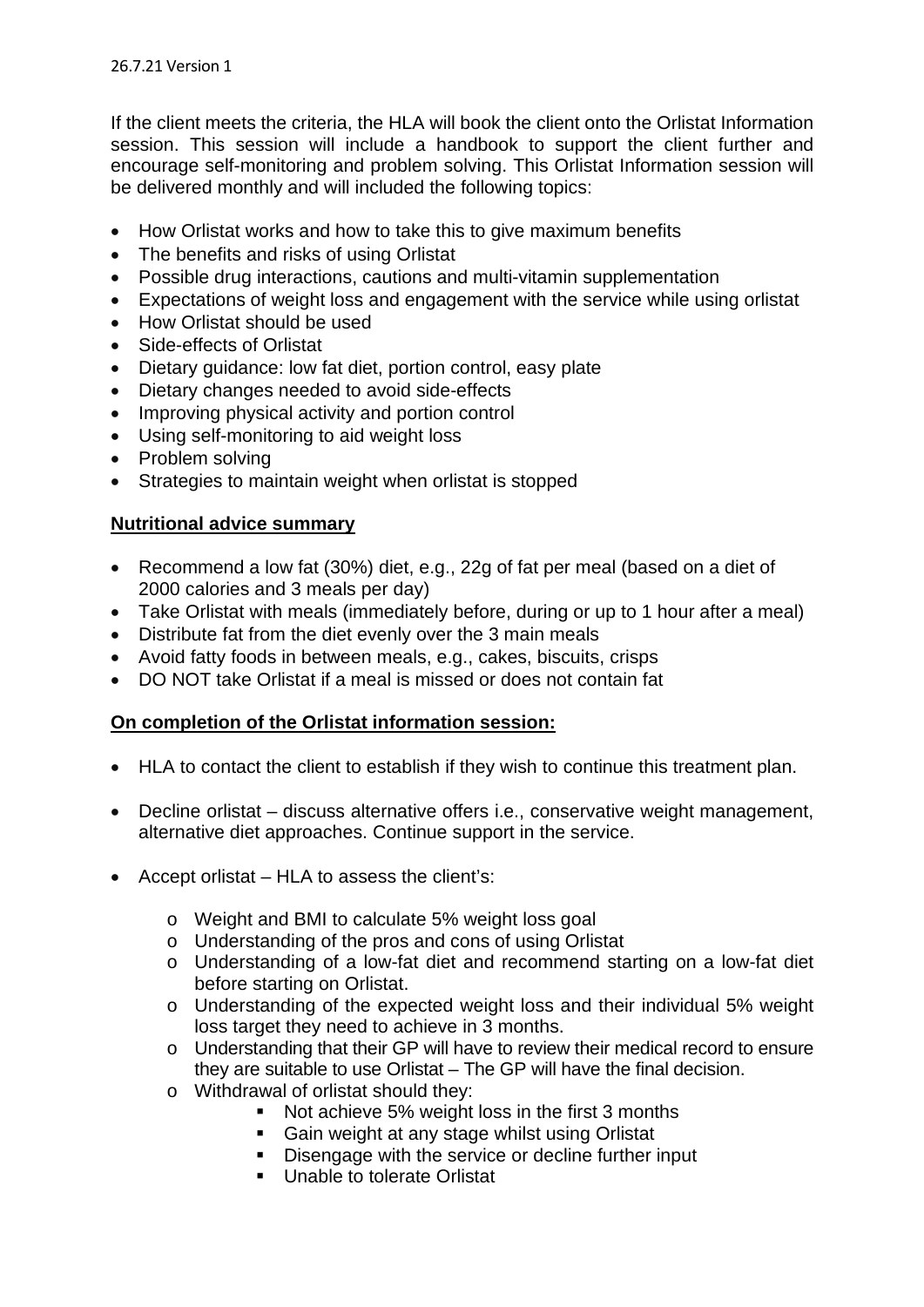- The HLA will give the client a letter to take to their own GP (Appendix 1) and send out a copy of the letter to the GP to request a prescription for Orlistat for three months (Appendix 2).
- Client must inform the HLA of the date they started on Orlistat. The HLA will record this on the database and:
	- o Add a note "Management on Orlistat" on the client's ABL record in the information box on the client information panel.
	- o Update the client's medication list by adding Orlistat to this list. (This will allow ABL to audit the usage and outcomes).
- The HLA will book a monthly follow-up with the client and report back to the GP after three months. (Appendix 3). A progress report will be completed and send to the GP at 6 and 9 months after the first 3 months have been completed. HLA to set a call back on the database at these touch points.
- Withdrawing orlistat: (See Appendix 3 for letter back to the GP)
	- o 5% weight loss not reached. Less strict goals may be considered for those with Type 2 diabetes, and this should be discussed at MDT and with the GP.
	- o Weight gain during any stage of the treatment plan
	- o Client feels unable to cope with the side-effects
	- o Failing to engage/attend appointments leading to a discharge or self-discharge

Note: If withdrawing orlistat, an alternative must be offered to support the client.

 Orlistat can be continued post 12 months but will need a review with the GP before this is recommended. ABL will have monthly contact with a client post 12-month intervention until a discharge has been mutually agreed.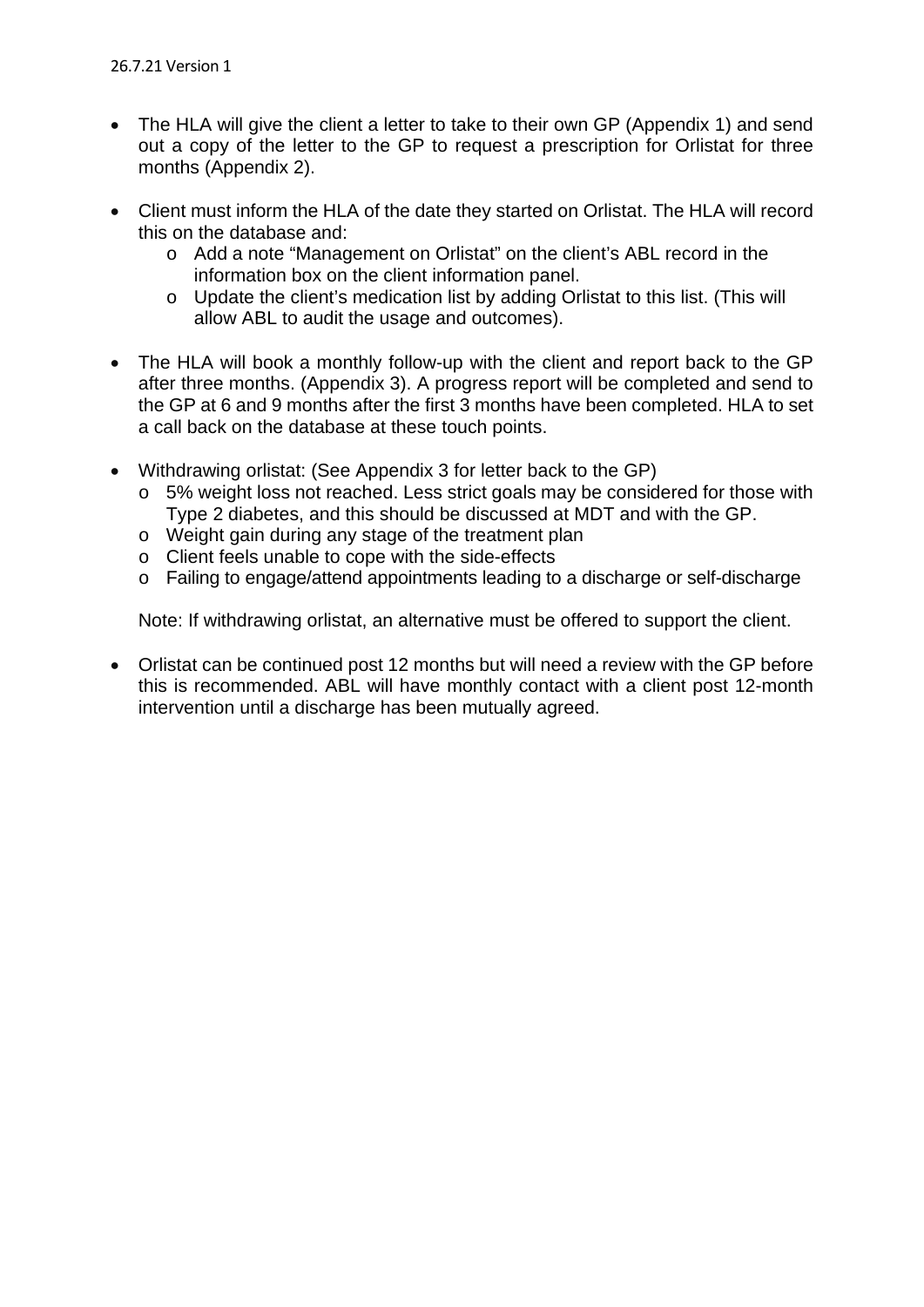# **Appendices**

### **Appendix 1**

## **Standard letter to client to discuss orlistat with their GP**

#### Dear clients name,

Thank you for attending the Orlistat information session. I hope you found the session useful. The handbook should help to keep you on track and to avoid any unwanted side-effects from eating too much fat.

Please remember that Orlistat is only a tool to help you to modify or reduce the amounts of fats you eat. Clients who did very well with weight loss while on Orlistat, worked hard to make dietary and lifestyle changes and they continued with these changes after Orlistat was stopped.

Orlistat should be taken three times a day with your meals. Do not take Orlistat if you skipped a meal. However, skipping meals could lead to snacking or overeating at the next meal, so this is not advisable.

As discussed, your GP will make the final decision if you are suitable to use Orlistat. They will need to look at your past medical history to make sure it is safe for you to use Orlistat.

### **Action Needed:**

- Please make an appointment with your GP, clinical pharmacist, or prescribing practice nurse to discuss this further. Please note that I have send out a letter to your GP but would recommend you take this letter and your handbook with you should you wish to discuss this further with your GP, clinical pharmacist, or practice nurse.
- Let your HLA know what date you start taking Orlistat to help us keep track of the length of time you are using it.
- Continue to attend all your appointments with the team. Failure to do so means we are unable to monitor your progress and the Orlistat prescription will be discontinued.

Feel free to contact us if you need further information.

Kind regards,

Healthy Lifestyle Advisor **Specialist** dietitian

Twané Celliers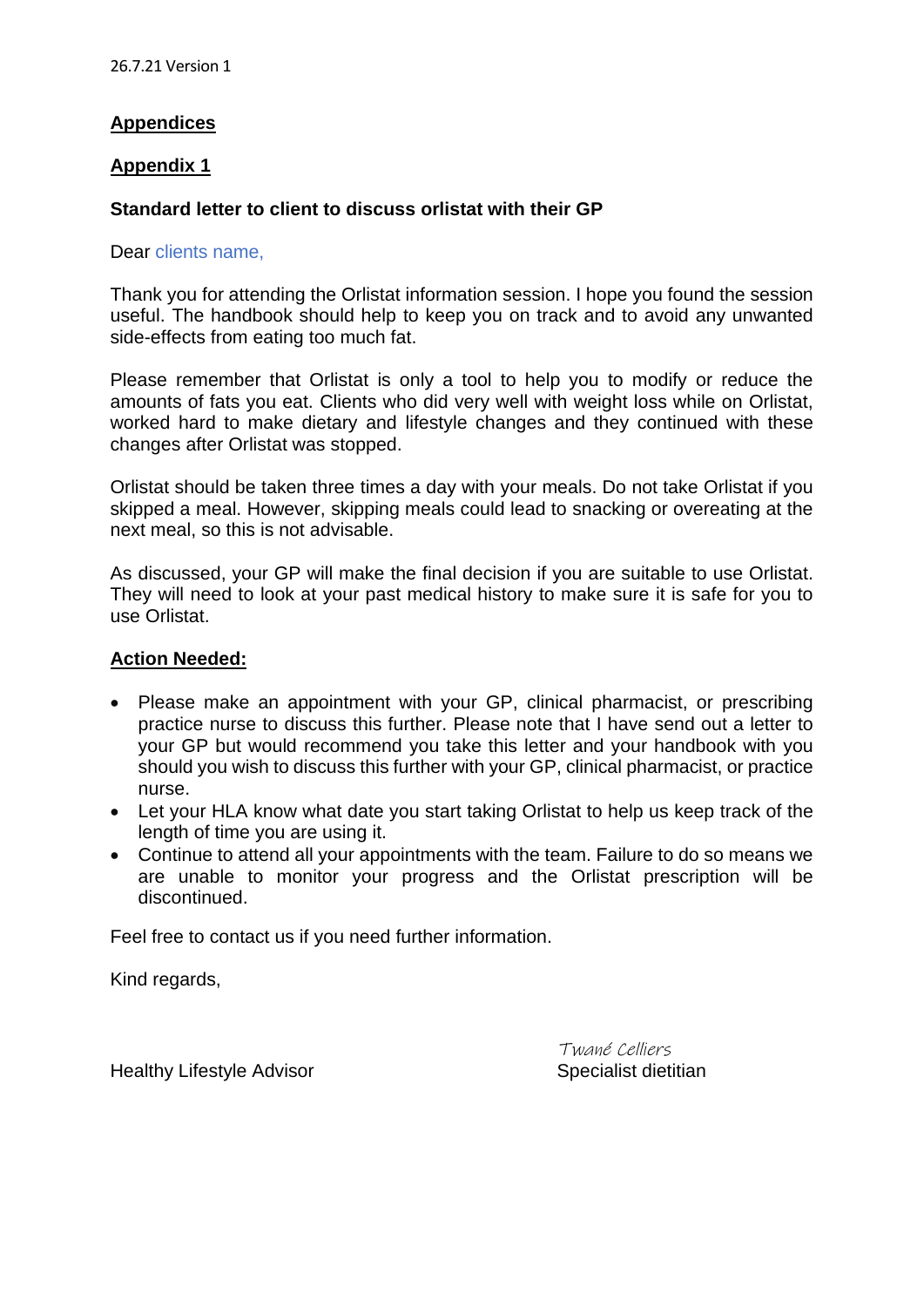# **Appendix 2**

Letter to GP to request a review of the clients records to assess suitability for orlistat and prescribe if appropriate.

Dear GP.

*Client name, DOB, address, NHS number* 

Thank you for referring client name to the Choose to Change / Your Health Oldham weight management service. We have been working with client name since date. Client name wish to trial Orlistat to enhance their weight loss efforts and have followed the ABL Choose to Change Orlistat pathway which is in line with the NICE recommendations.

They attended the Orlistat Information session which covered the following topics:

- How Orlistat works and how to take this to give maximum benefits
- The benefits and risks of using Orlistat
- Possible drug interactions, cautions and multi-vitamin supplementation
- Expectations of weight loss and engagement with the service while using orlistat
- How Orlistat should be used
- Side-effects of Orlistat
- Dietary guidance: low fat diet, portion control, easy plate
- Dietary changes needed to avoid side-effects
- Improving physical activity and portion control
- Using self-monitoring to aid weight loss
- Problem solving
- Strategies to maintain weight when orlistat is stopped

Client name understands that you will need to assess their records to ensure they are safe to use Orlistat. We have asked them to make an appointment to discuss this further. Client name is aware that you will have the final decision about their suitability to use Orlistat.

Please note that we, as providers, don't have access to the clients full medical records and will rely on you expert opinion when deciding if this is a suitable drug for your patient.

#### **Action needed:**

 We would appreciate it if you could prescribe Orlistat at 120mg TDS for the next 3 months.

We have asked client name to contact you directly should they experience symptoms of headaches, malaise, menstrual disturbances, respiratory infections, tooth disorder or urinary tract infection as this may lead to a withdrawal of Orlistat.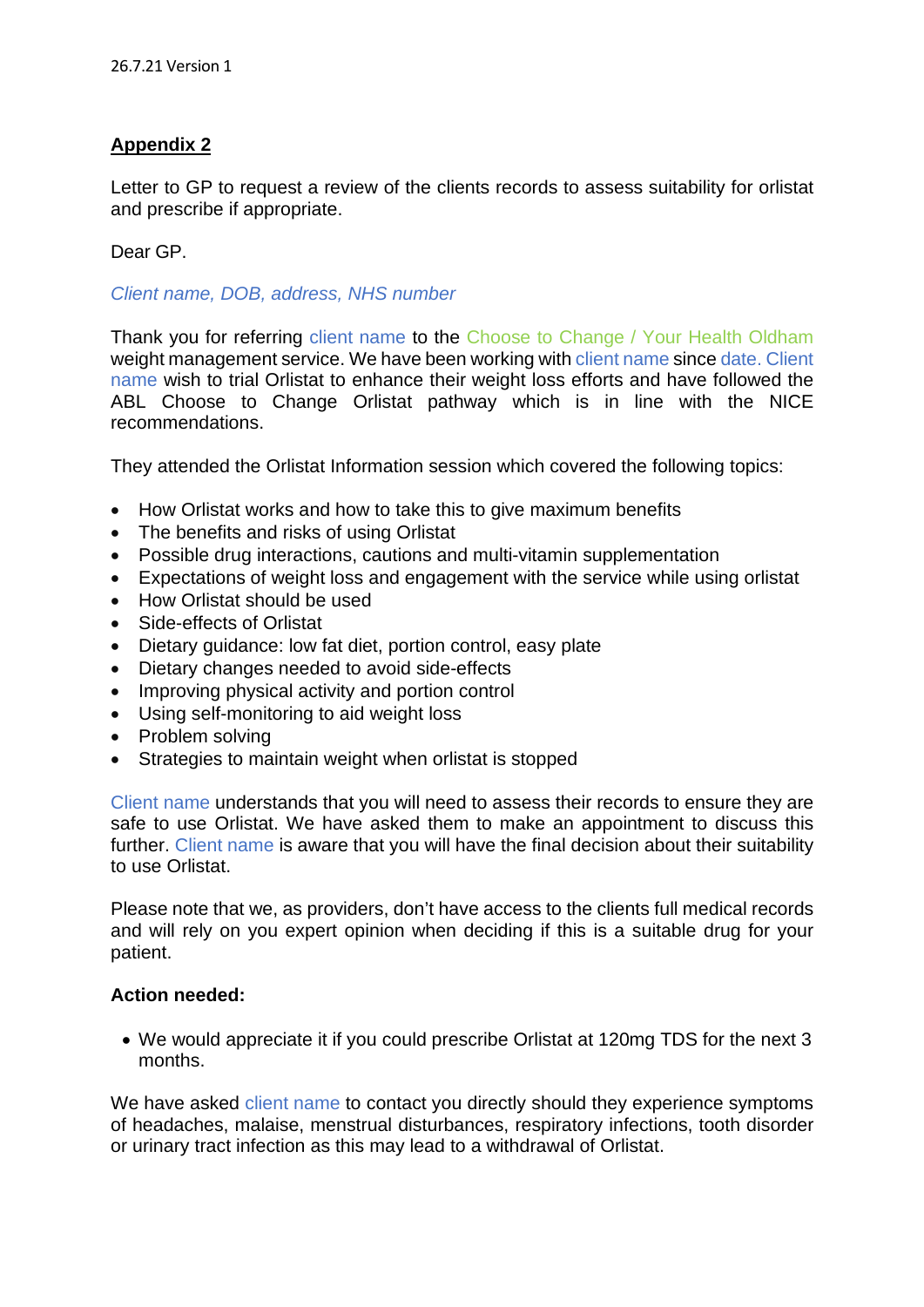We will continue to support client name monthly and will report back to you on their progress after three months or sooner if there are any reasons to withdraw orlistat before then.

Please feel free to contact us if you need further information.

Kind regards,

Healthy Lifestyle Advisor Specialist Dietitian

Twané Celliers

Copy to:

**Client**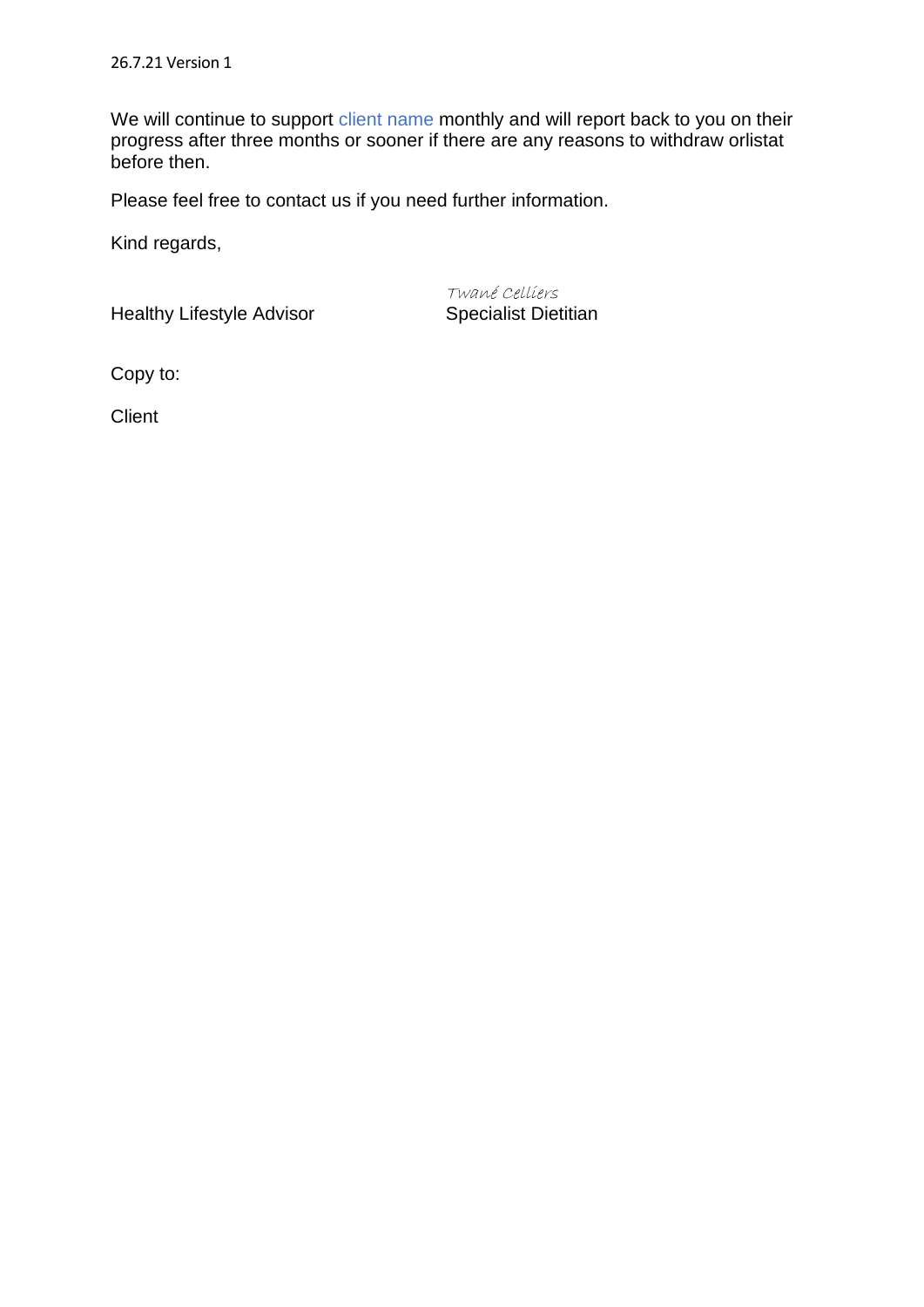## **Appendix 3**

**Report back to GP to continue orlistat prescription as 5% weight loss was achieved, or client has a diabetes, and we recommend continuing with orlistat OR withdrawal of Orlistat.** 

Dear GP,

### **Orlistat Report**

*Client name, DOB, address, NHS number* 

We continue to support *client name* while they are using orlistat and working towards achieving a healthier weight. Thank you for prescribing this for 3 months.

They started using orlistat on *Date*

| <b>Starting weight and BMI</b> |                 | <b>Current weight and BMI</b> |                 |  |
|--------------------------------|-----------------|-------------------------------|-----------------|--|
| Weight (kg)                    | BMI ( $kg/m2$ ) | Weight (kg)                   | BMI ( $kg/m2$ ) |  |
|                                |                 |                               |                 |  |

#### (HLA to choose the correct option and delete the rest) 1. Achieved 5% weight loss

Client name has achieved a 5% weight loss and wishes to continue using orlistat to support their weight loss. We would recommend a further 9 months of Orlistat prescriptions to help lower or maintain weight loss. We will keep you informed of the progress at 6 and 9 months and we will let you know if Orlistat needs withdrawing if the client gain weight or disengage with the service.

2. Diabetes client that achieved weight loss but not 5%

Client name has not achieved 5% of weight loss but have done well by achieving x % weight loss so far. NICE recommends that for people with diabetes, less strict targets should be considered due to benefit of losing weight on reducing the risk factors associated with diabetes. We would recommend a further 9 months of Orlistat prescriptions to help lower or maintain weight loss. We will keep you informed of the progress at 6 and 9 months and we will let you know if Orlistat needs withdrawing if the client gain weight or disengage with the service.

#### 3. Did not achieve 5% weight loss

Unfortunately, client name, did not achieve the recommended 5% weight loss as recommended by the NICE guidance. We would recommend withdrawing the prescription. Client name is aware that we would be making this recommendation. We will continue to support client name in the weight loss service.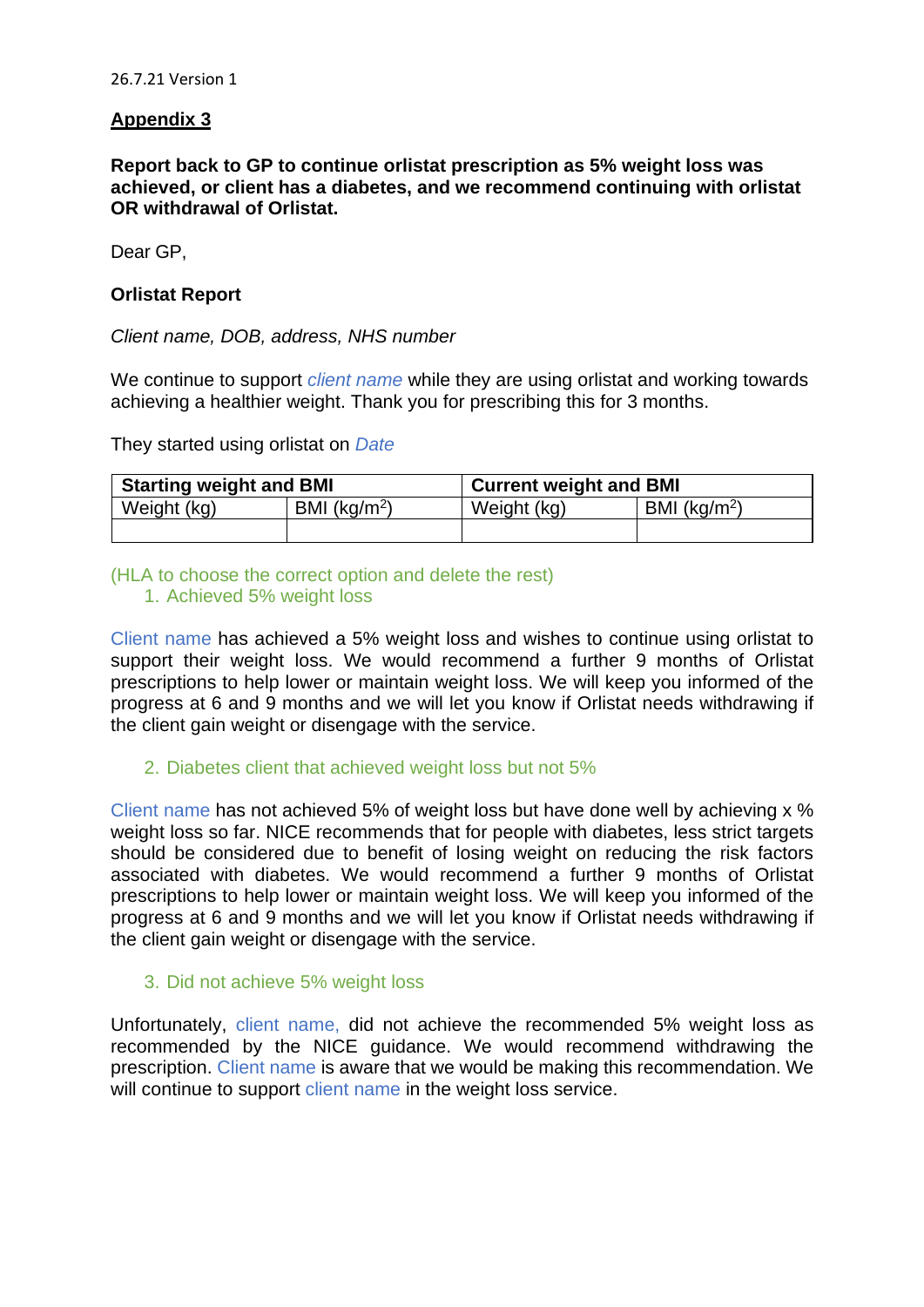#### 0. Client unable to tolerate orlistat

Unfortunately, client name is unable to tolerate orlistat and therefore we would recommend withdrawing the prescriptions.

#### 1. Client disengage/self-discharge

Unfortunately, client name is no longer taking part in the weight management service. We are unable to monitor their progress on orlistat and for this reason we would recommend that you withdraw the orlistat prescriptions. Please feel free to refer the client back to our service when appropriate.

Please feel free to contact us if you need further information.

Yours sincerely,

Healthy lifestyle advisor Specialist Dietitian

Twané Celliers

Copy to:

The client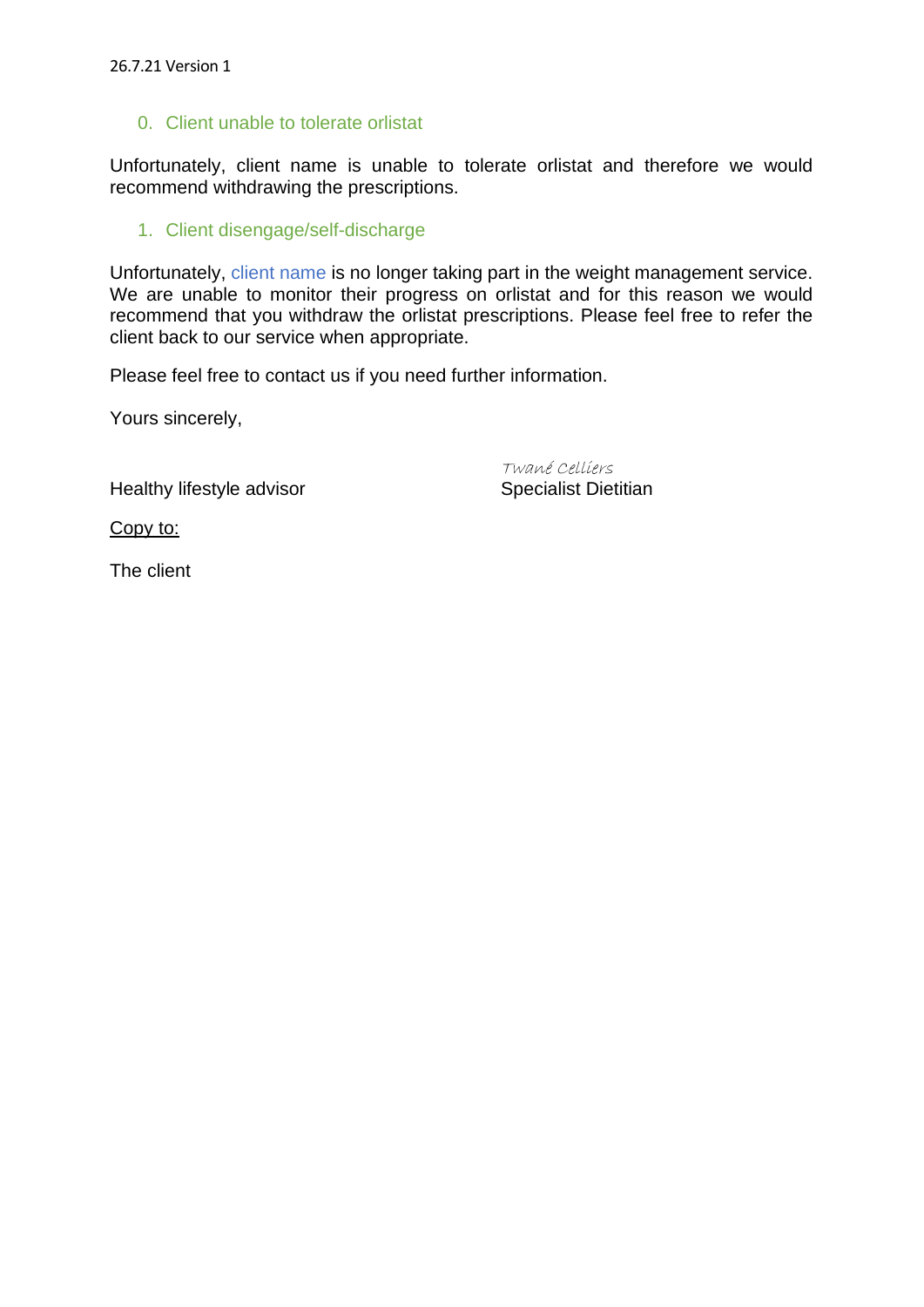#### 26.7.21 Version 1

## **References:**

- 1. National Institute for Health and Care Excellence (NICE), [https://cks.nice.org.uk/topics/obesity/prescribing-information/orlistat/ \[](https://cks.nice.org.uk/topics/obesity/prescribing-information/orlistat/)Accessed in August 2021]
- 2. (CG189) (2014) Obesity: identification, [as](https://www.nice.org.uk/guidance/cg189)sessment, and management. London. <https://www.nice.org.uk/guidance/cg189>[Accessed in July 2021]
- 3. British National Formulary (BNF) (2020) BNF, [https://bnf.nice.org.uk/drug/orlistat.html \[](https://bnf.nice.org.uk/drug/orlistat.html)Accessed in July 2021]
- 4. Summary of Product Characteristics for Xenical (orlistat). <https://www.medicines.org.uk/emc/product/2592/smpc> [Accessed July 2021]